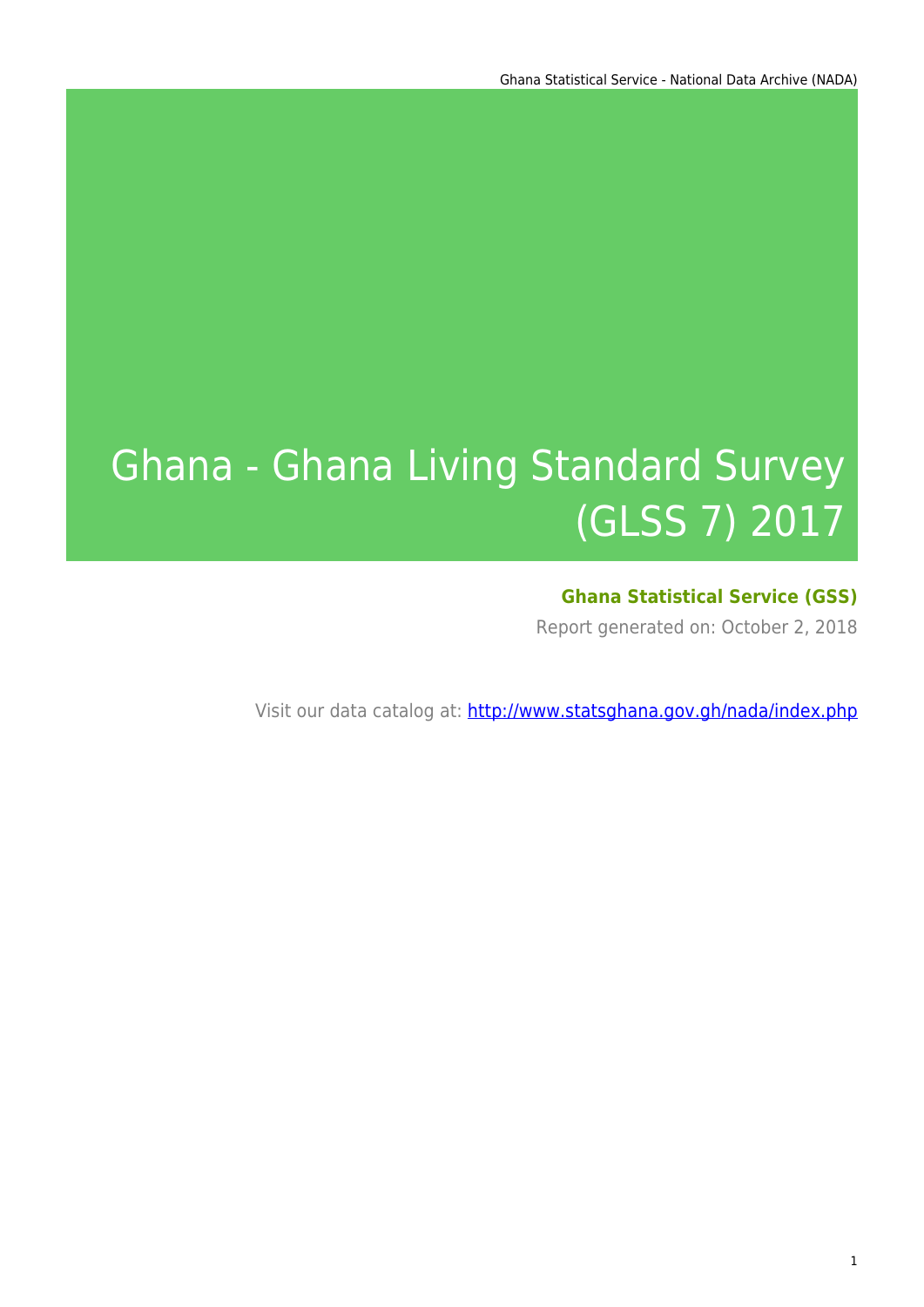### **Overview**

### **Identification**

ID NUMBER DDI-GHA-GSS-GLSS7-2017-v1

### **Version**

VERSION DESCRIPTION v1

### **Overview**

#### ABSTRACT

Since 1987, the Ghana Statistical Service (GSS) has been conducting the Ghana Living Standards Survey (GLSS) with the aim of measuring the living conditions and well-being of the population. The GLSS has been useful to policy makers and other stakeholders as it

provides timely and reliable information about trends in poverty and helps identify priority areas for policy interventions that aim at improving the lives of the population. It has, over the years, served as one of the primary tools used in monitoring progress on poverty reduction strategies in the country. Monitoring poverty is an essential part of the struggle to end it.

The survey provides the required data at the regional and urban/rural levels for examining poverty and associated indicators for households and the population. The data also allow for decomposition of poverty changes between different groupings: urban/rural, locality, region, and socioeconomic status.

Since the fifth round of the Ghana Living Standards Survey (GLSS5) in 2005, the Ghanaian economy benefited from the production of crude oil in commercial quantities and strong economic growth in 2011, leading to the achievement of lower-middle-income status for the country. Economic growth decreased thereafter to a low of 3.7 percent in 2016 but increased in 2017. However, it remains to be seen whether this growth has benefitted all sections of society, including the poorest. Several social intervention programs, including the Livelihood Empowerment Against Poverty (LEAP), Capitation Grant and School Feeding Programme, and now the Free Senior High School Programme started in 2017, have been implemented with the aim of alleviating poverty among the vulnerable population.

Poverty has many dimensions and is characterized by low income, malnutrition, ill-health, illiteracy, and insecurity, among others. The impact of the different factors could combine to keep households, and sometimes whole communities, in abject poverty. To address these, reliable information is required to develop and implement policies that would have an impact on the lives of the poor and vulnerable.

This report is based on the seventh round of the Ghana Living Standards Survey (GLSS7) conducted in 2016/17. Previous rounds of the survey were conducted in 1987/88, 1988/89, 1991/92, 1998/99, 2005/06, and 2012/13. The method used to estimate poverty rates in this report is identical to that used in the last two surveys, thus making it possible to compare poverty rates over time. The current survey uses the 2012/13 basket. The report assumes what would happen to poverty if a similar, or the same, basket of goods defined in 2012/13 was consumed in 2005/06 and 2016/17, and the same methodology was used to derive deflators for 2005/06 and 2016/17 to deflate the consumption per capita adult equivalent expenditure.

### **Coverage**

GEOGRAPHIC COVERAGE Natioal

Regional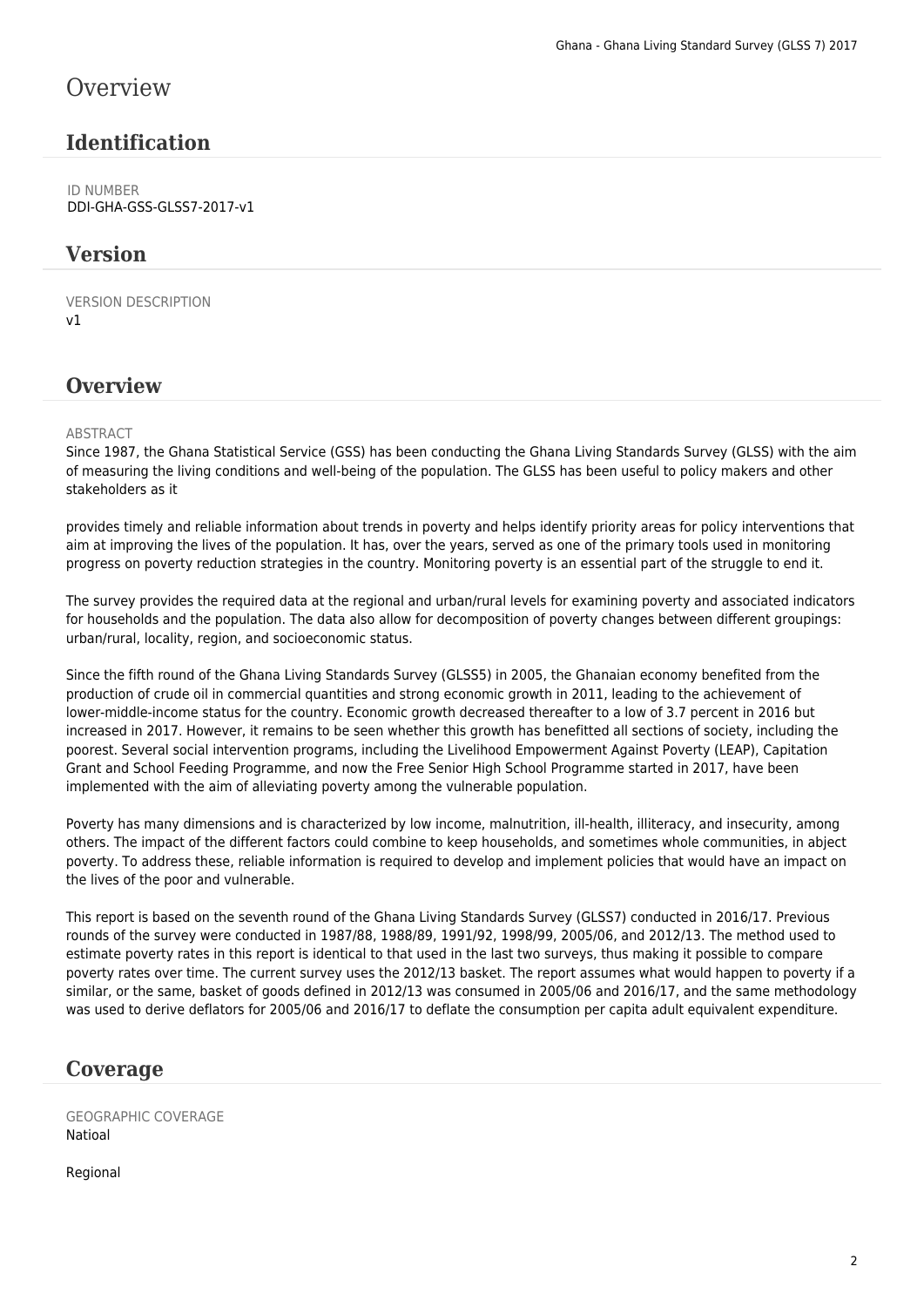# **Producers and Sponsors**

PRIMARY INVESTIGATOR(S)

#### **Name Affiliation**

Ghana Statistical Service (GSS)

## **Metadata Production**

#### METADATA PRODUCED BY

| <b>Name</b>                   | Abbreviation Affiliation Role |                                               |
|-------------------------------|-------------------------------|-----------------------------------------------|
| † Ghana Statistical Service ⊺ |                               | Compiling, reviewing and archiving the survey |

DDI DOCUMENT ID DDI-GHA-GSS-GLSS7-2017-v01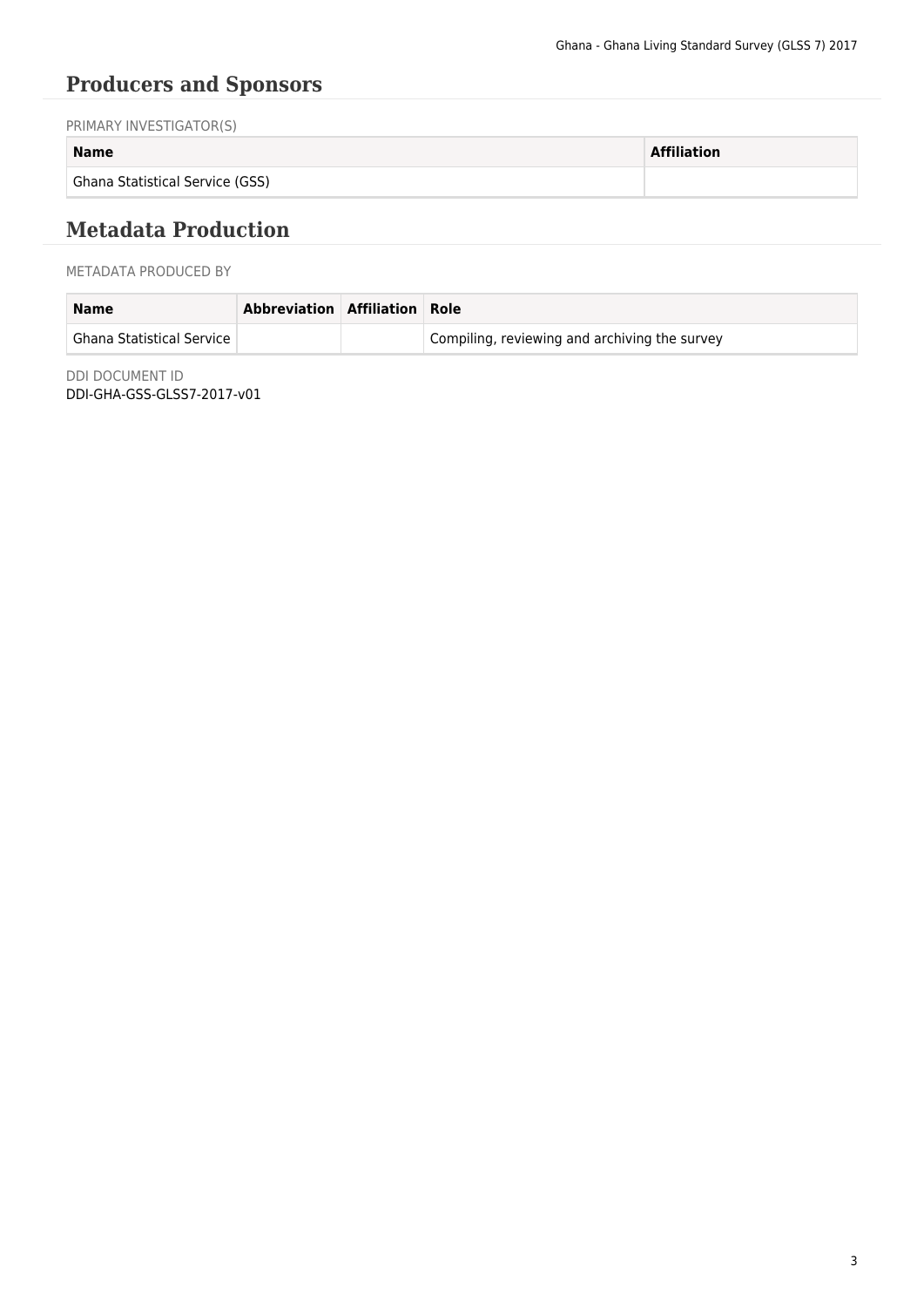# Sampling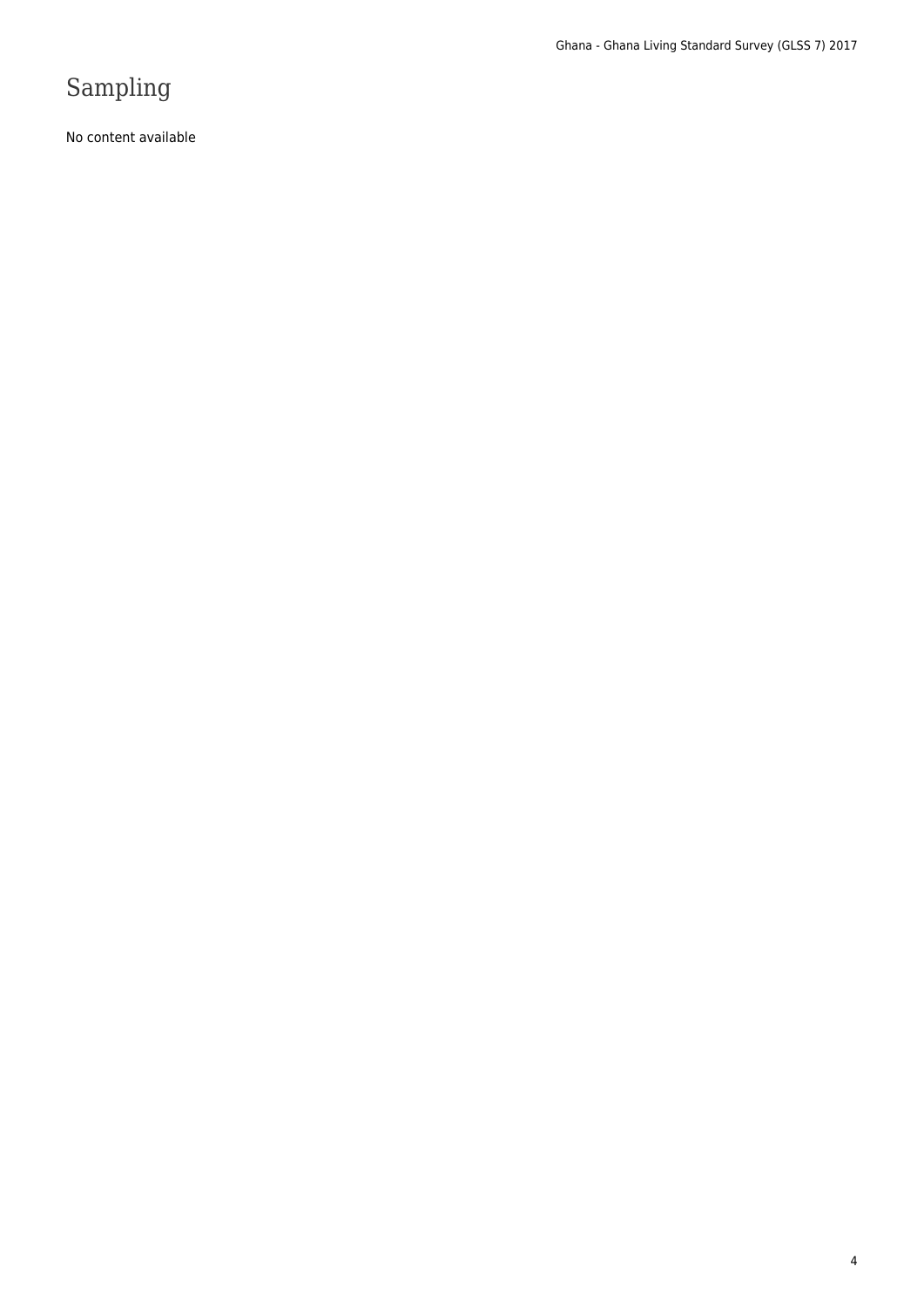# Questionnaires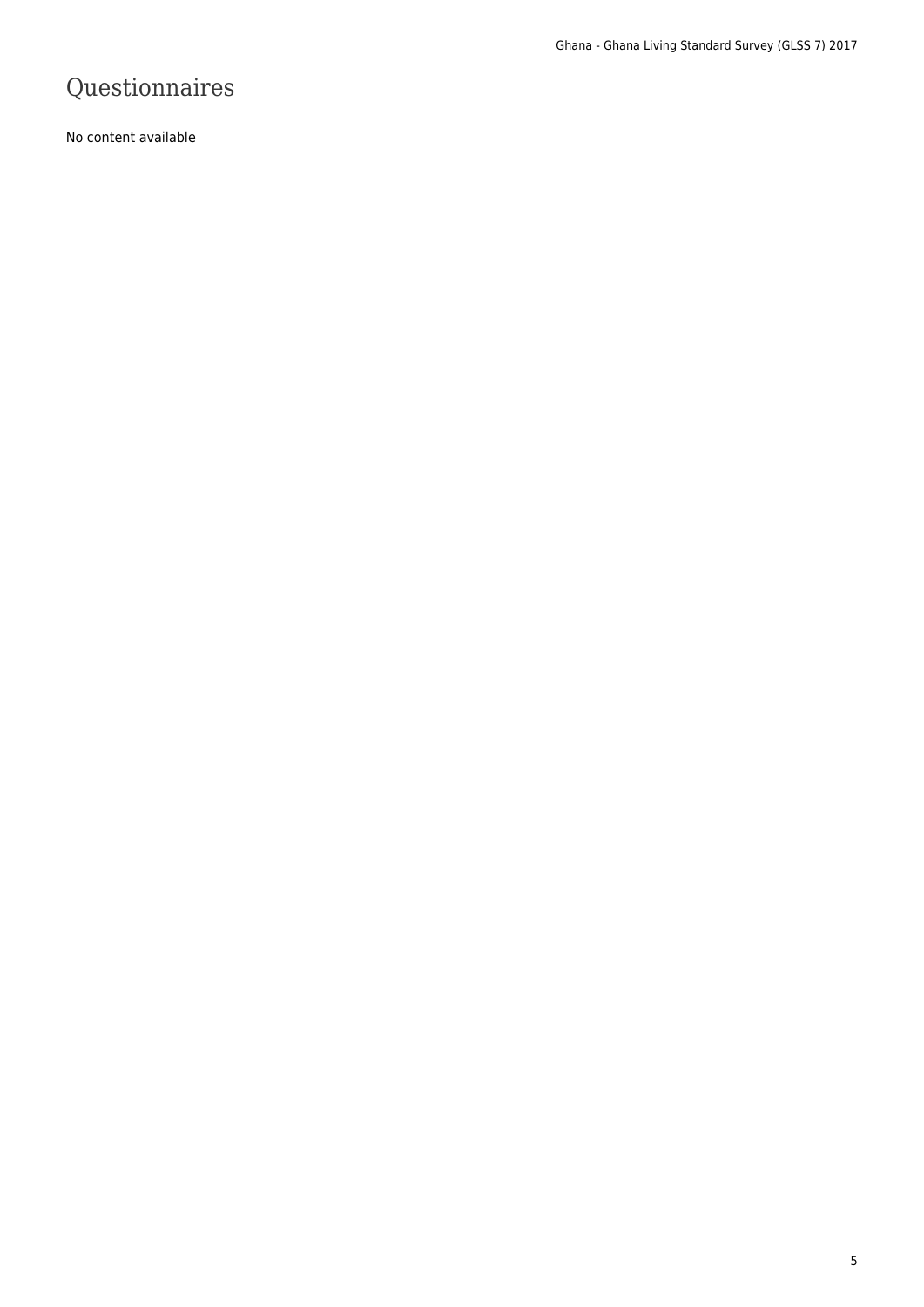# Data Collection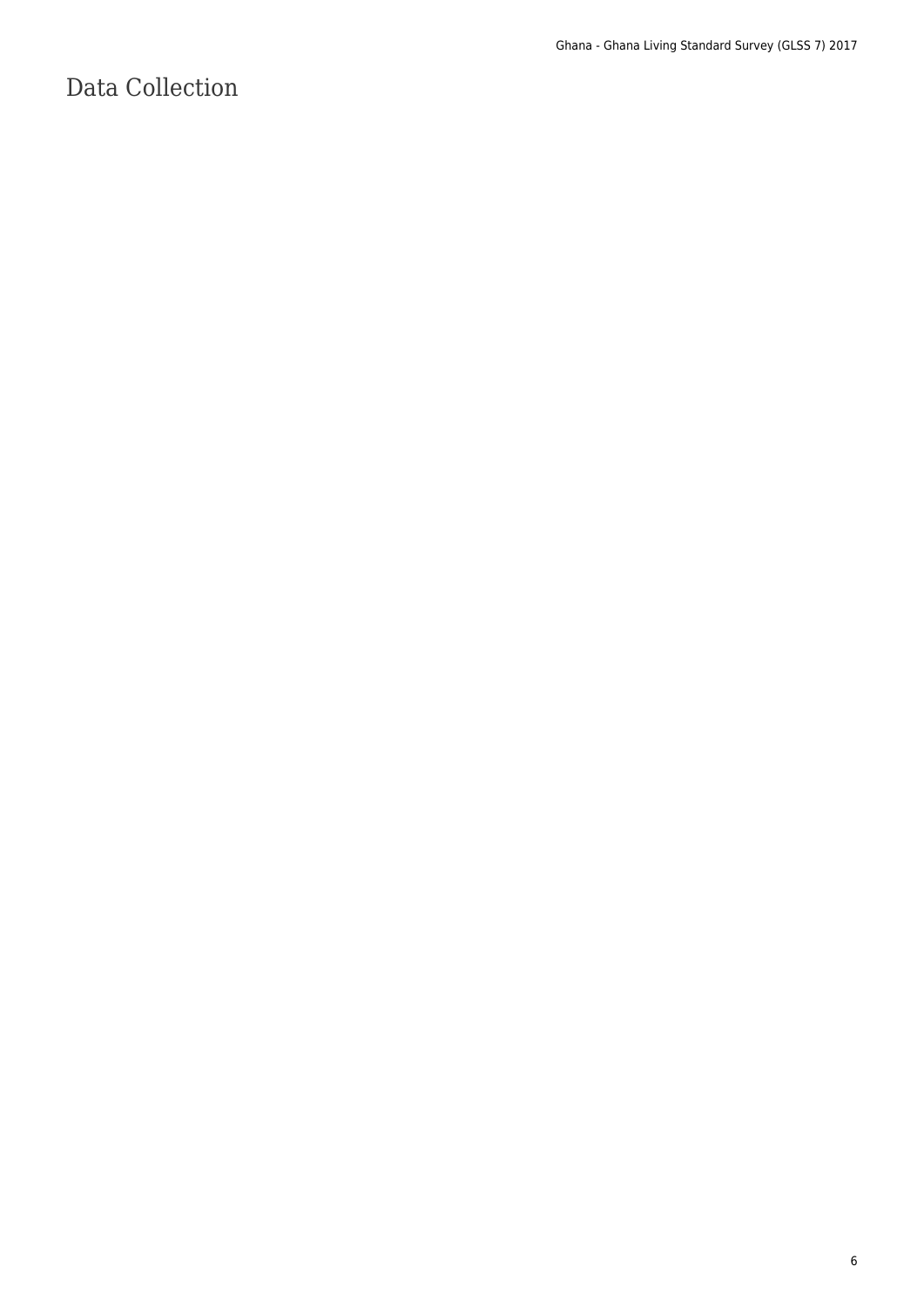# Data Processing